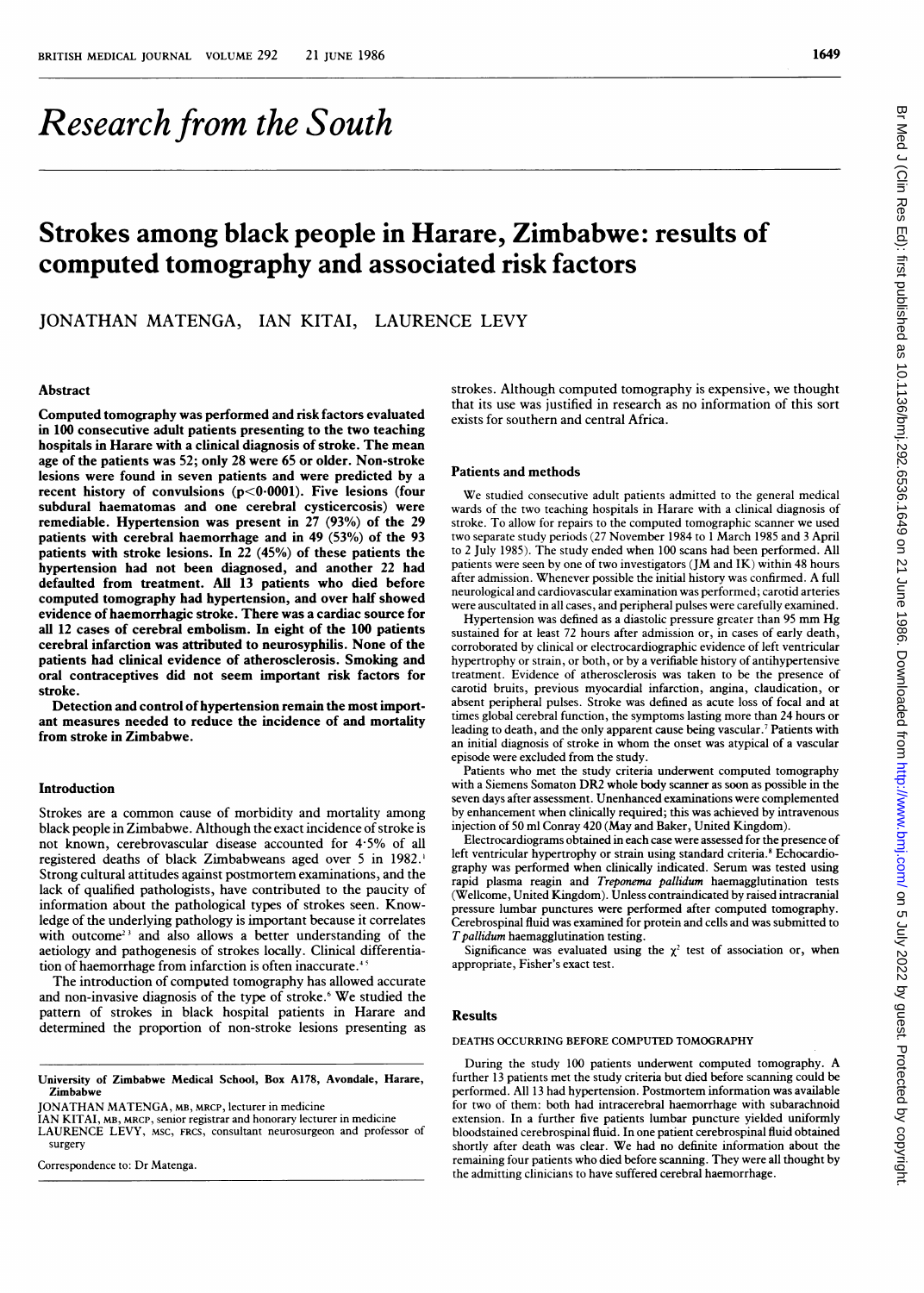#### PATIENTS UNDERGOING COMPUTED TOMOGRAPHY

The 100 patients who underwent computed tomography comprised 37 women and 63 men. The mean age of the whole group was 52: 39 patients were younger than 50 and 28 were 65 or older. There was a significant preponderance of women in the older group: <sup>17</sup> (46%) of the 37 women in the study were 65 or older compared with only <sup>12</sup> (19%) of the 62 men  $(\chi^2=7.46, p<0.01$ ; one man was excluded as his age was unknown) (table I).

| TABLE I—Age and sex distributions of patients undergoing computed tomography |  |  |
|------------------------------------------------------------------------------|--|--|
|                                                                              |  |  |

|               |      | Age (years) |       |          |           |          |
|---------------|------|-------------|-------|----------|-----------|----------|
|               | $20$ | $20 - 34$   | 35-45 | $50-64$  | $\geq 65$ | Total    |
| Men*<br>Women |      | b           | 22    | 22<br>10 | 12<br>17  | 62<br>37 |
| Total         |      | 11          | 25    | 32       | 29        | 99       |

\* One man was excluded as his age was unknown.

#### FINDINGS ON COMPUTED TOMOGRAPHY

Table II shows the computed tomography findings and associated clinical conditions. Cerebral infarction was the most common finding, followed by haemorrhage and non-stroke lesions.

TABLE II-Findings on computed tomography and associated conditions in 100 patients presenting with stroke

| Computed tomography findings |                   | No (%) with associated conditions |                               |                |
|------------------------------|-------------------|-----------------------------------|-------------------------------|----------------|
|                              | No of<br>patients | Hypertension                      | Cardiac source<br>of embolism | Neurosyphilis* |
| Cerebral infarction          | 62                | 20(32)                            | 12(19)                        | 8(13)          |
| Cerebral haemorrhage         | 29                | 27 (93)                           | $1+(3)$                       |                |
| Non-stroke lesions           |                   |                                   |                               |                |
| Subarachnoid haemorrhage     |                   | 2(100)                            |                               |                |
| Total                        | 100               | 49 (49)                           | 13(13)                        | 8(8)           |

\* Defined as increased protein or cells in cerebrospinal fluid in the presence of <sup>a</sup> positive serum TpaUfidum haemagglutination or rapid plasma reagin test and without another clear cause for stroke.

t Haemorrhage from <sup>a</sup> ruptured mycotic aneurysm.

<sup>f</sup> Two patients with non-stroke lesions had increased blood pressures on admission that were not sustained.

Cerebral infarction-Cerebral infarction was diagnosed in 62 patients. In 50 of these there was evidence of focal infarction, but in the remaining 12 no lesion or only atrophy was seen on computed tomography. In 12 patients with infarction a clear cardiac source of embolism (atrial fibrillation, cardiomyopathy, or valvular heart disease) was present. None of the patients studied showed any clinical evidence of atheromatous carotid artery disease. After exclusion of obvious sources of embolism 50 of the scanned patients were assumed to have suffered thrombotic strokes. Twenty of this group were hypertensive and two had diabetes. Ten of the 62 patients with cerebral infarction yielded positive results on serum rapid plasma reagin or T pallidum haemagglutination testing, or both. In two of these patients stroke could be attributed to other causes (cardiac disease and hypertension), though one had an increased cerebrospinal fluid protein concentration. The remaining eight patients, who had no other cause of the stroke, were thought to have neurosyphilis because of positive blood findings together with increased concentrations of protein or cells, or both in their cerebrospinal fluid. The result of the  $T$  pallidum haemagglutination test in cerebrospinal fluid was positive in seven of this group. Only one of the 38 patients who had not suffered infarction had positive results for the  $T$  pallidum haemagglutination and rapid plasma reagin tests in serum, though the result of the T pallidum haemagglutination test in cerebrospinal fluid was negative.

Intracerebral haemorrhage-Twenty nine patients who underwent computed tomography showed intracerebral haemorrhage. The mean age of this group was 49. Twenty seven of this group had hypertension. Four of these patients also showed areas of old focal infarction in addition to fresh haematomas. In one of the two normotensive patients the bleeding originated from a mycotic aneurysm. In one patient the cause of the haemorrhage was not found, though arteriography was not performed.

Non-stroke lesions-Non-stroke lesions were found in seven patients who underwent computed tomography. Subdural haematomas were found in four of these patients, cysticercosis in one, and tumours (one cystic glioma $\overline{\omega}$ and one metastatic deposit) in two (table III). All of these patients had focal neurological deficits, and two had increased blood pressure on initial<sup>®</sup> examination. We were satisfied that the onset of neurological deficit was acute in five. In two patients (one with a subdural haematoma and one with  $a_0$ glioma) the neurological episodes were thought to be acute by the admitting $\frac{1}{2}$ doctor, but eyewitness accounts obtained several days later suggested a longer history of behavioural change. Four of the patients with non-stroke lesions had a history of convulsions from the onset of weakness, whereas no patient with cerebral infarction or haemorrhage had suffered convulsions;<br>(Fisher's exact test, p<0·0001). Two of the four patients with subdural haematomas underwent surgery and recovered motor function, one patient would not consent to surgery, and the fourth died before the operation could be performed. The patient with <sup>a</sup> malignant glioma underwent operative exploration but subsequently deteriorated. on 6 July 2022 by guest Protected by copyright. Http://www.bmj.com/ Br Med J (Clin Res Ed): first published as 10.1136/bmj.com/ Dubished as 10.1136/bmj.com/ Dubished as 10.11367. Diginal as 10.1267 published as 10.1267 pub

#### TABLE  $III$ -Non-stroke lesions and associated findings

| Non-stroke lesion   |                   | No with associated condition |                      |             |
|---------------------|-------------------|------------------------------|----------------------|-------------|
|                     | No of<br>patients | Hemiplegia or<br>monoplegia  | Dysphasia or<br>coma | Convulsions |
| Subdural haematoma  |                   |                              |                      |             |
| Cysticercosis       |                   |                              |                      |             |
| Malignant glioma    |                   |                              |                      |             |
| Secondary deposit   |                   |                              |                      |             |
| Total               | 7                 | 7                            | $\mathfrak z$        |             |
|                     |                   |                              |                      |             |
|                     |                   |                              |                      |             |
|                     |                   |                              |                      |             |
| <b>RISK FACTORS</b> |                   |                              |                      |             |
|                     |                   |                              |                      |             |

88

pmj.com.

### RISK FACTORS

Hypertension was present in 49 of the patients. This represents 53% of the 93 patients with true stroke lesions. Twenty two had previously been $\frac{1}{0}$ diagnosed as having hypertension but had dropped out of treatment. For another 22 hypertension was diagnosed for the first time during the admission for stroke. Thirty nine of the patients with hypertension showed clinical or electrocardiographic evidence of left ventricular hypertrophy or strain, or both, while 10 did not. There were no significant differences in the $\log$ distributions of these cardiovascular findings, sex, or age between patients $\leq$ with hypertension who had suffered cerebral infarction and those who had $\mathcal{O}_0$ suffered haemorrhage. Thus 23 (80%) of the 29 patients with hypertension and intracerebral subarachnoid haemorrhage and 16 (80%) of the 20 patients with hypertension and cerebral infarction showed evidence of left ventricular abnormalities.

Fourteen patients were cigarette smokers, though only two smoked more than 20 cigarettes a day. There was no significant difference in the<sup>7</sup> proportions of smokers between those who had suffered thrombosis and those who had suffered a haemorrhage. Three patients had diabetes. No<sup>5</sup> patient in the study was taking oral contraceptives.

# **Discussion**

Strokes are a common cause of admissions to general medical $\frac{9}{2}$ wards in Harare. In about six months 113 cases were seen. Most of  $\circ$ our patients were potentially economically active: their mean age was 52, and less than <sup>a</sup> third were 65 or older. In comparison, 54% of all patients in the World Health Organisation multicentre stroke registry were older than 64, and the proportion of older patients was  $\aleph$ even greater in Scandinavia and Ireland.<sup>7</sup> This obviously reflects the  $g$ difference in age structure between Zimbabwe and developed countries. Nevertheless, by affecting younger people strokes in  $\overline{g}$ Zimbabwe may impose even greater economic burdens on families.<sup>22</sup><br>and expiration in the West and society than in the West.

Although our numbers are relatively small, the pathological  $\frac{3}{6}$ findings make an interesting comparison with the findings of studies in the developed world.<sup>910</sup> Most striking is the high proportion of <sup>8</sup> cerebral haemorrhage in Zimbabwe and the relatively large number  $\mathfrak S$ of non-stroke lesions presenting as a stroke. Seven of our  $100<sub>o</sub>$ patients were found to have non-stroke cerebral lesions. This compares with 5% in Allen's hospital based series<sup>11</sup> and  $1.5\%$  in the Oxfordshire Community Stroke Project.'<sup>0</sup> Sandercock *et al* empha